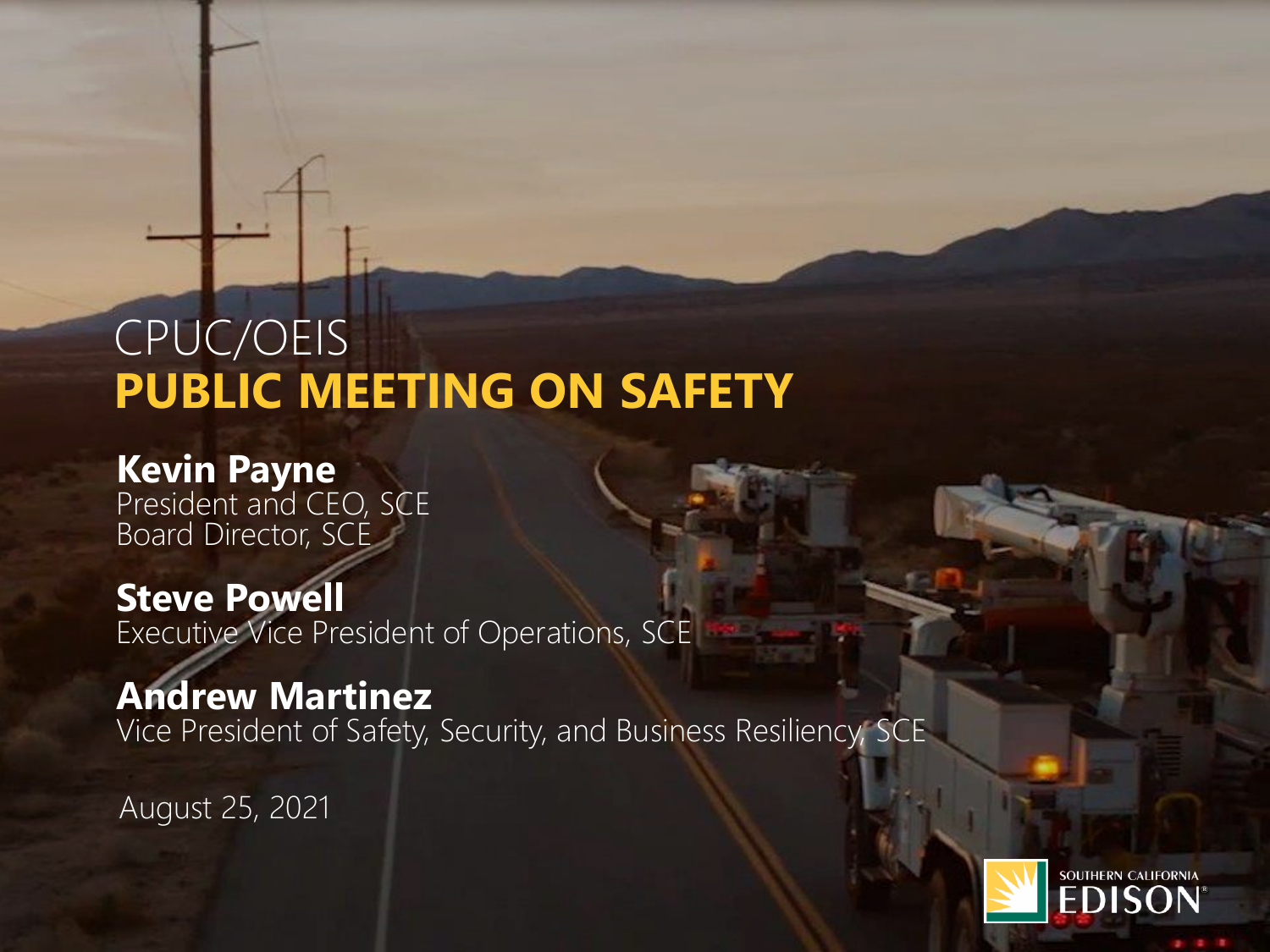#### **SAFETY IS INTEGRATED INTO OUR BUSINESS THROUGH OUR VALUES AND MISSION**

| <b>MISSION</b>                                                           |                                         |                                                                                                                                                |  |  |  |  |  |  |
|--------------------------------------------------------------------------|-----------------------------------------|------------------------------------------------------------------------------------------------------------------------------------------------|--|--|--|--|--|--|
| To safely provide reliable, clean and affordable energy to our customers |                                         |                                                                                                                                                |  |  |  |  |  |  |
| <b>VALUES</b>                                                            |                                         |                                                                                                                                                |  |  |  |  |  |  |
| <b>Safety</b>                                                            | <b>RISK-INFORMED SAFETY FOCUS AREAS</b> |                                                                                                                                                |  |  |  |  |  |  |
| <b>Integrity</b>                                                         | <b>Public Safety</b>                    | • Reduce risk of catastrophic wildfires<br>• Maintain/replace assets to avoid<br>hazardous failures<br>• Create awareness of potential hazards |  |  |  |  |  |  |
| <b>Excellence</b>                                                        | <b>Worker Safety</b>                    | • Reduce serious injuries and fatalities<br>through enhanced data analytics and<br>safety programs<br>• Better manage our contractors to       |  |  |  |  |  |  |
| <b>Respect</b>                                                           |                                         | improve safety, quality and compliance                                                                                                         |  |  |  |  |  |  |
| <b>Continuous</b><br>Improvement                                         | <b>Safety Culture</b>                   | • Evolve safety culture maturity<br>• Improve leader ownership and<br>accountability                                                           |  |  |  |  |  |  |
| <b>Teamwork</b>                                                          |                                         |                                                                                                                                                |  |  |  |  |  |  |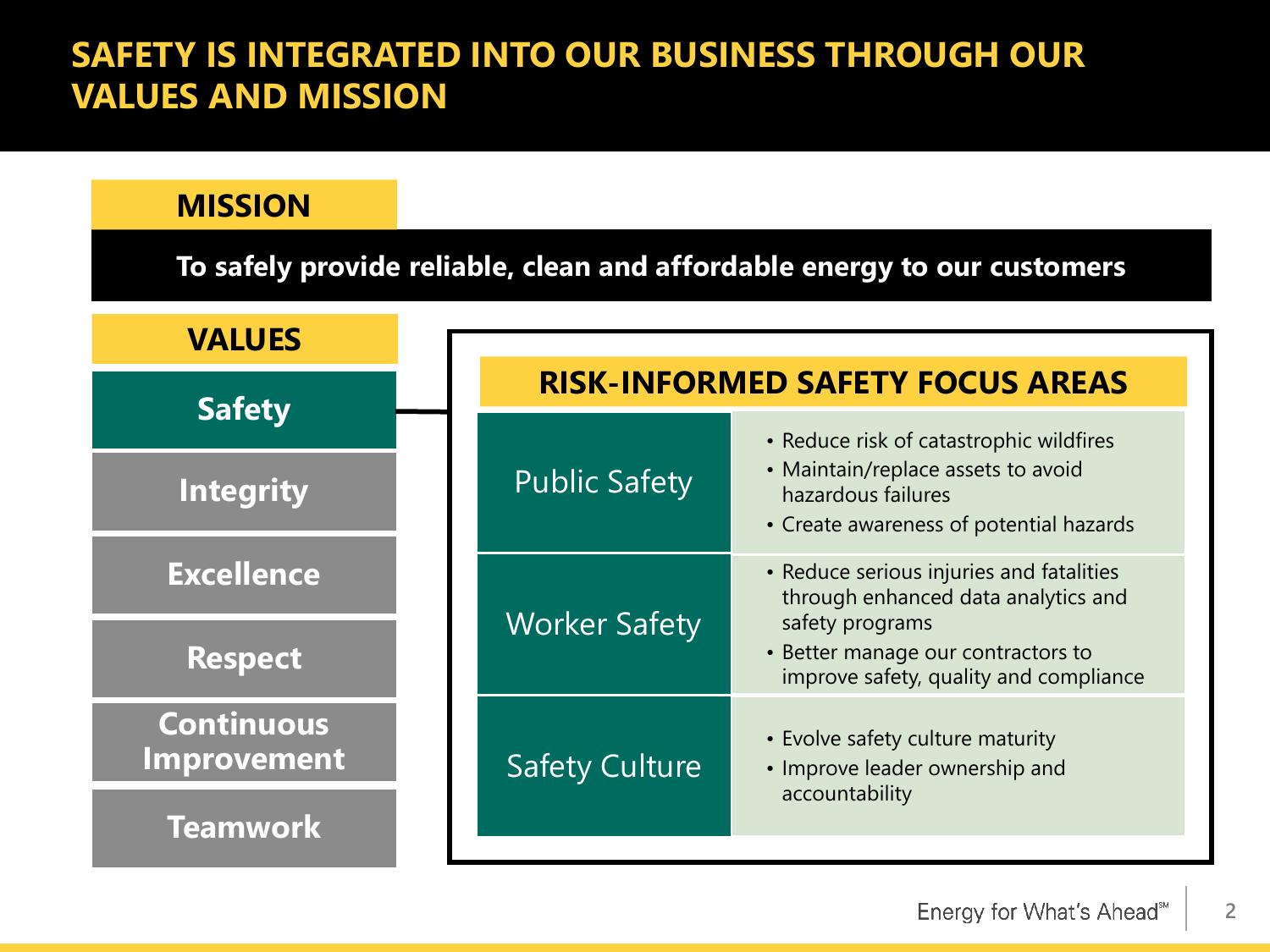#### **CORPORATE GOVERNANCE**



- Safety and Operations Committee (SOC) oversees the Company's safety performance, culture, operational goals, safety and operational risks, and significant safety-related incidents involving employees, contractors or members of the public
- SOC receives reports at least six times a year from SCE Leadership
- SOC Chair reports out to the full Board of Directors on key operational updates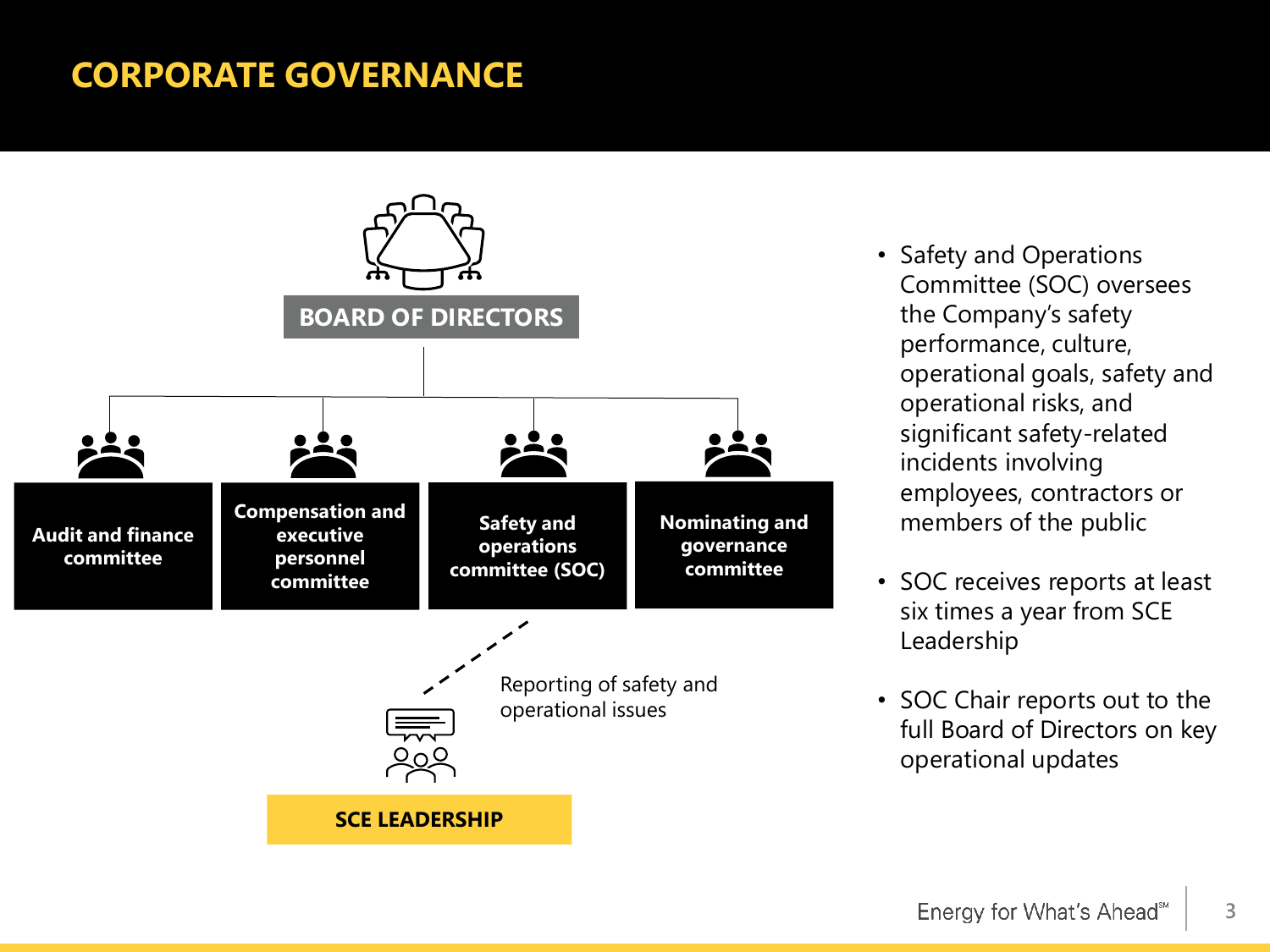### **PROTECTING PUBLIC SAFETY THROUGH PREVENTION OF CATASTROPHIC WILDFIRES**

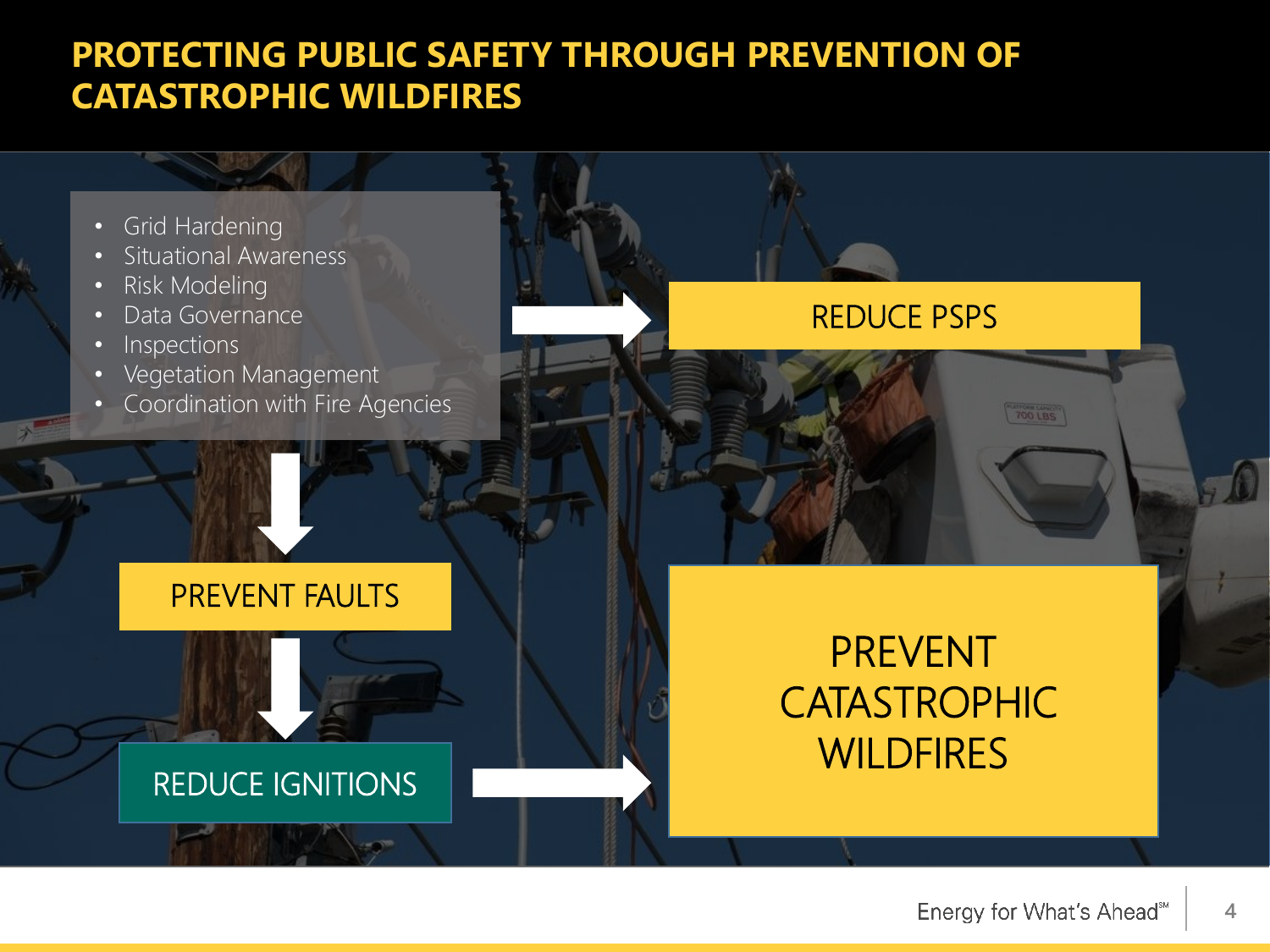### **SCE IS MAKING SIGNIFICANT PROGRESS ON ITS INITIATIVES IN ITS WILDFIRE MITIGATION PLAN**



Note: Data as of June 30, 2021. Blue check marks indicate met or exceeded target. Green arrows indicate execution is on track.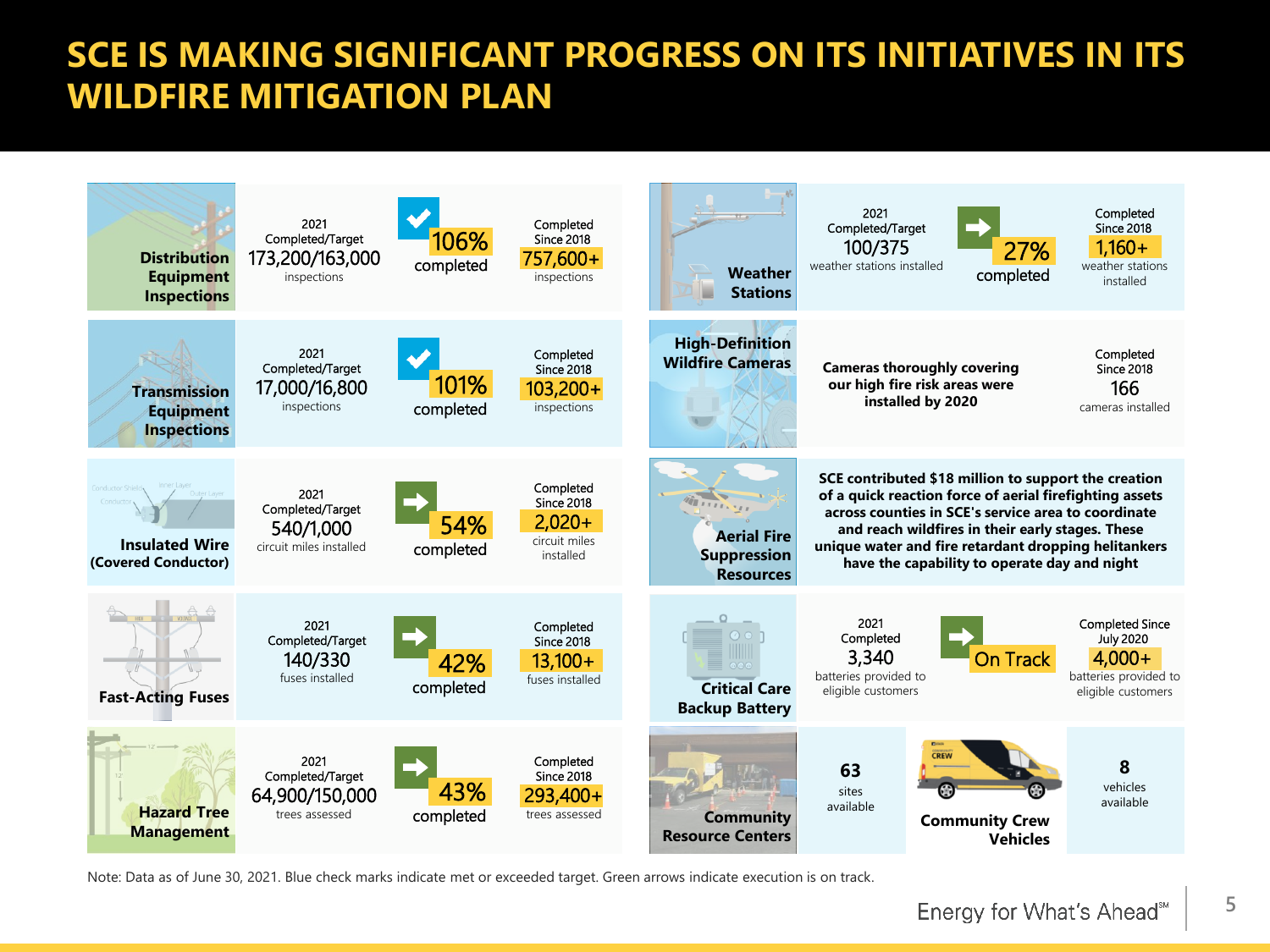### **SCE IS MAKING MEANINGFUL PROGRESS IN MITIGATING WILDFIRE RISK FOR ITS CUSTOMERS**



#### **On segments where SCE has covered bare wire, there has not been a single CPUC-reportable ignition from contact with objects or wire-to-wire contact**

1. Measured by faults per 100 circuit miles on fully covered circuits in HFRA as compared to bare circuits in HFRA from Jan. 1, 2021 to June 30, 2021

2. Measured by average monthly tree-caused circuit interruptions in HFRA in 2020–2021 as compared to the average from 2015–2019

3. Measured as Total Defect Find Rate (percentage of inspections) in 2021 as compared to 2019 (inception of program) for structures inspected every year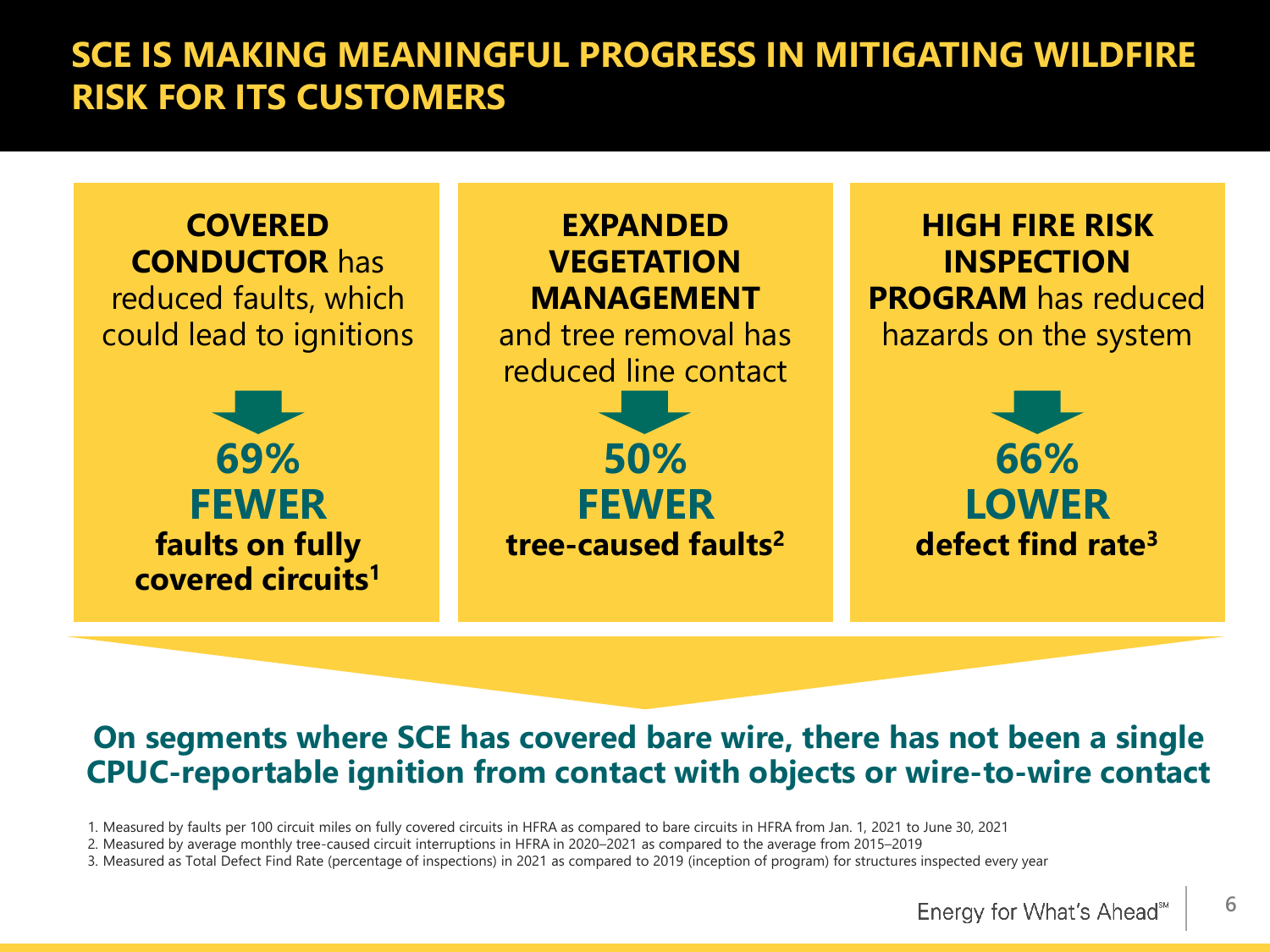### **OUTCOMES ARE IMPROVING AND WILL ACCELERATE AS SCE DEPLOYS MITIGATIONS OVER TIME**

- Acres burned decreased by 60% and structures destroyed decreased by 95% from 2017/2018 to 2019/2020
- Ignitions increased across system, but more slowly in HFTD



1. CPUC reportable ignitions 2. As of June 30, 2021, preliminary determinations.

**7**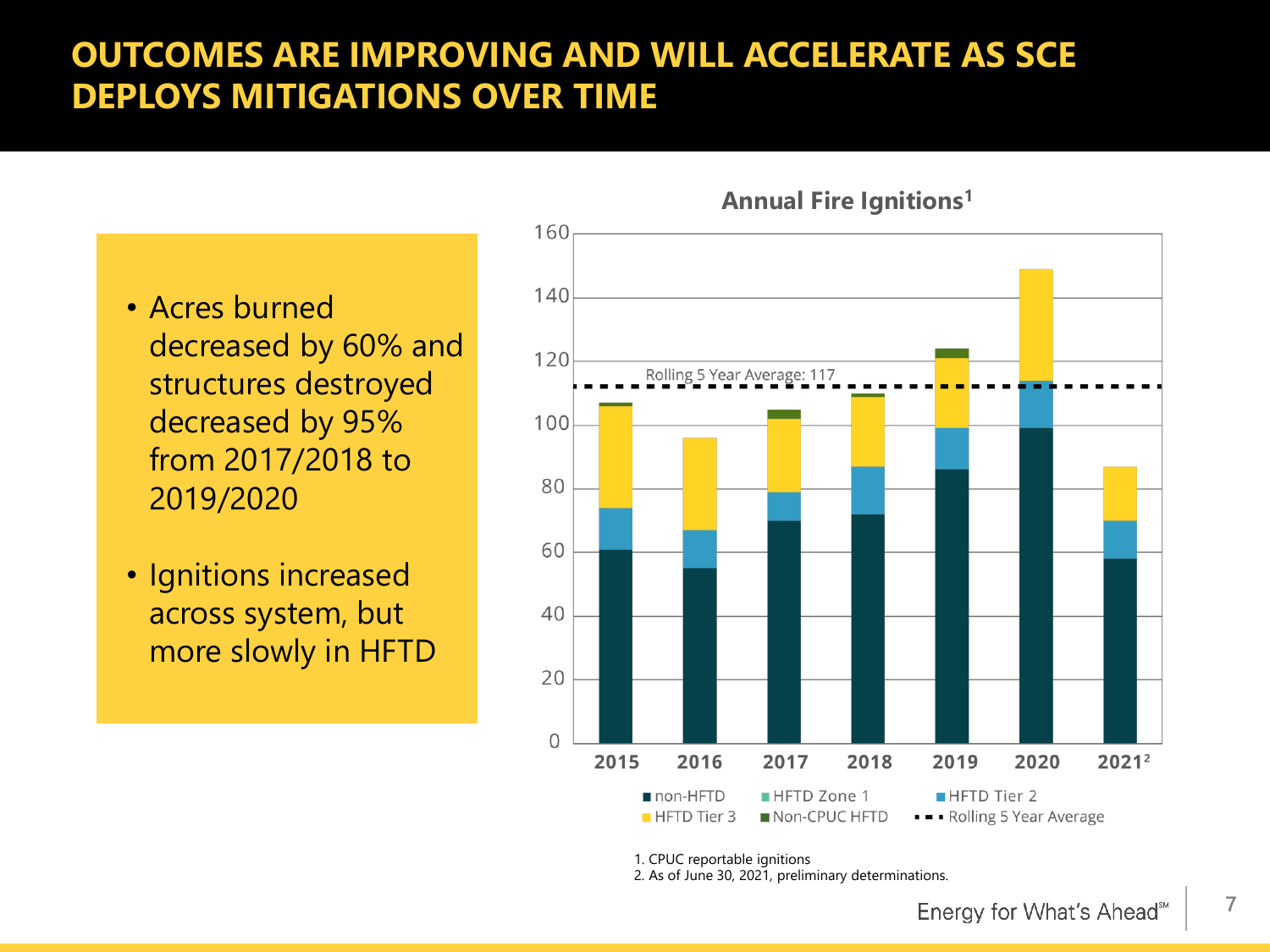### **PSPS ACTION PLAN WILL IMPROVE CUSTOMER EXPERIENCE THIS FIRE SEASON**



**4,000+** Critical Care backup batteries deployed since program inception



**13** County Emergency Management Agencies Engaged



**78** Circuit segment exceptions approved in 2021

\* Assumes identical weather and fuel conditions as 2020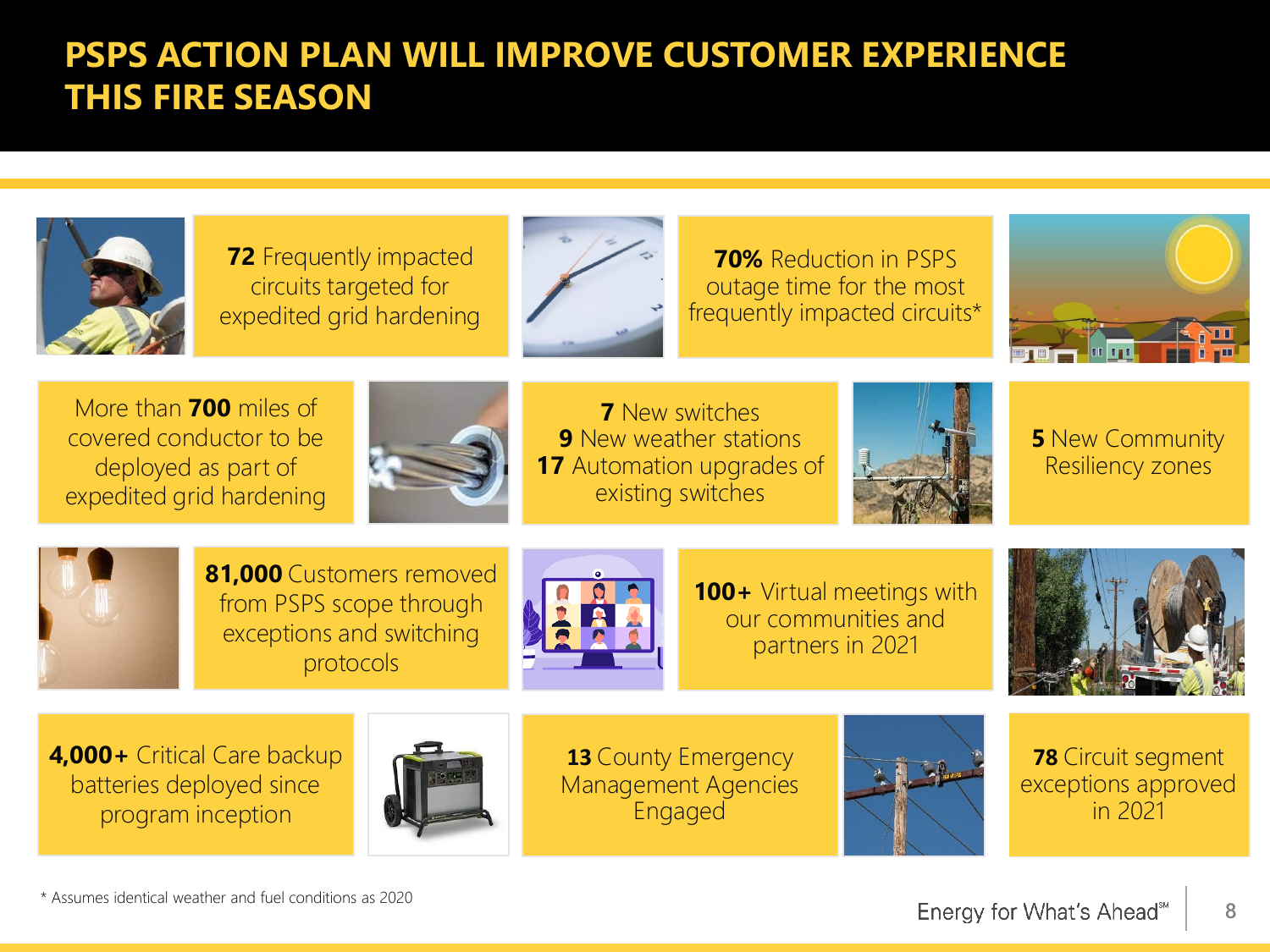#### **WE ARE COMMITTED TO ELIMINATING SERIOUS INJURIES AND FATALITIES**

- Our worker safety programs prioritize reduction of serious injuries and fatalities
- Our approach focuses on improving safety culture and deploying risk-based programs to mitigate key drivers of serious injuries and fatalities

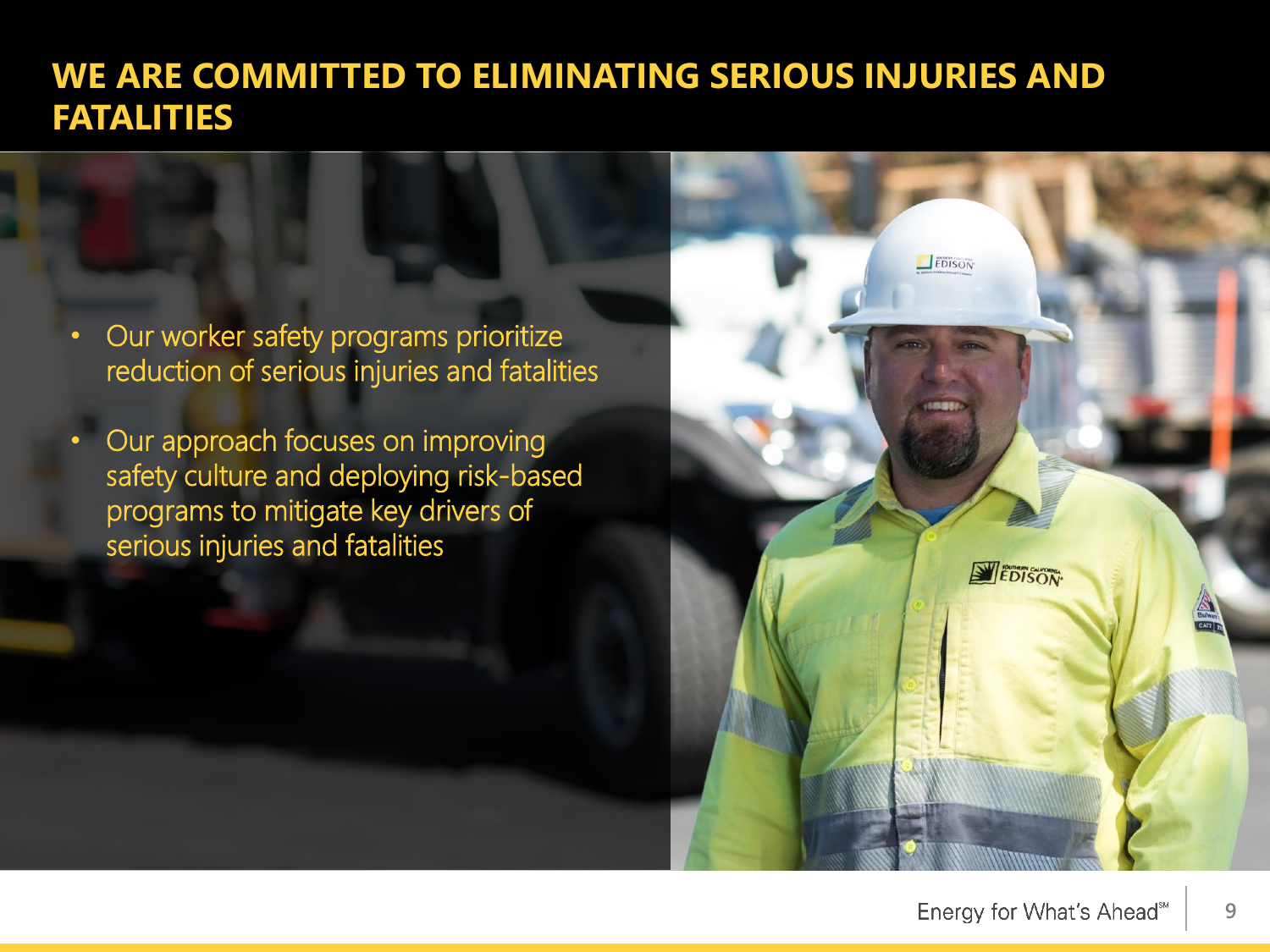### **WORKER SAFETY PERFORMANCE TRENDS**

|                                         | 2018           | 2019           | 2020           | 2021 <sup>1</sup> | <b>Peer Benchmark</b><br><b>Average 2020<sup>2</sup></b> |                                                |
|-----------------------------------------|----------------|----------------|----------------|-------------------|----------------------------------------------------------|------------------------------------------------|
| <b>Employee Fatalities</b>              | $\overline{0}$ | $\overline{0}$ | $\overline{0}$ | $\overline{0}$    |                                                          | <b>0</b> employee fatalities<br>since 2016     |
| Employee SIF <sup>3</sup> Rate          | 0.11           | 0.05           | 0.12           | 0.08              | 0.07                                                     |                                                |
| Employee DART <sup>4</sup> Rate         | 0.98           | 1.17           | 0.90           | 0.88              | 0.44                                                     | 62% improvement in<br>DART since 2010          |
| Employee OSHA Recordable<br>Rate        | 1.95           | 2.30           | 1.77           | 1.75              | 0.83                                                     |                                                |
| <b>Tier 1 Contractor Fatalities</b>     | 2              | $\mathsf{3}$   | 3              | $\overline{0}$    |                                                          | 8 contractor fatalities<br>in 3 previous years |
| Tier 1 Contractor SIF Rate <sup>5</sup> | 0.20           | 0.07           | 0.14           | 0.06              |                                                          |                                                |
| <b>Tier 1 Contractor DART Rate</b>      | 0.55           | 0.35           | 0.45           | 0.24              |                                                          |                                                |
| Tier 1 Contractor OSHA Rate             | 0.92           | 0.56           | 0.65           | 0.41              |                                                          |                                                |

1. Safety performance data as of July 2021

2. Benchmark based on 2020 survey of 20 electric companies (including SCE) from the Modified Philadelphia Utility Index

3. SCE shifted from Cal Osha's serious injury and fatality definition to the Edison Electric Institute (EEI) serious injury and fatality definition in 2018. The 2021 Safety Performance Metrics Report (SPMR) uses Cal OSHA definition. EEI SIF rate calculated by (# of serious injuries and fatalities \* 200,000/Total Labor Hours)

4. Days Away Restricted or Transferred

5. Cal OHSA serious injury and fatality definition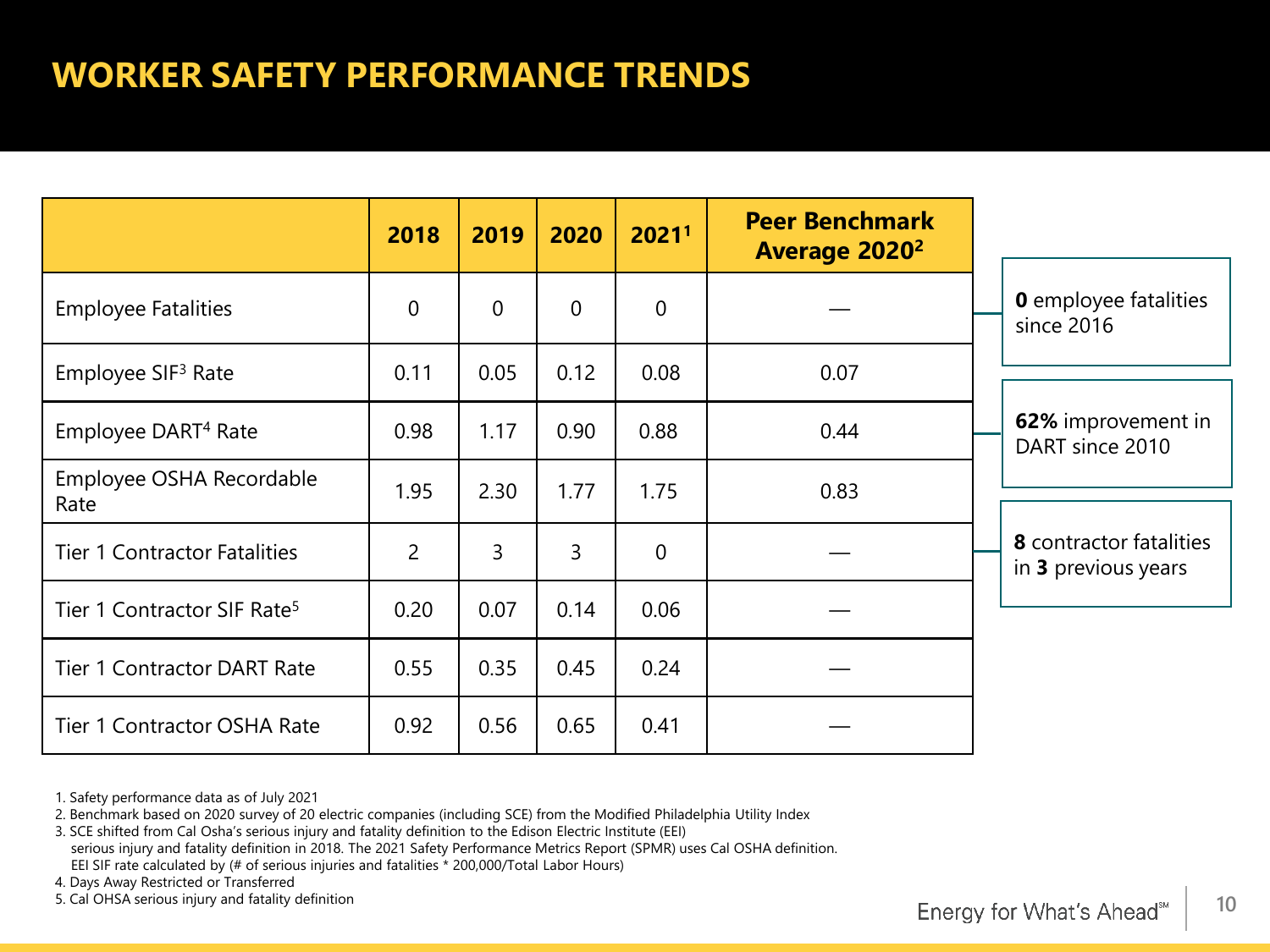### **SAFETY MANAGEMENT SYSTEM ENHANCEMENTS TO REDUCE SERIOUS INCIDENTS**

### **Electrical Flash 33% Line of Fire 31% Fall from Heights 16% Vehicle Collision 10% Electrical Contact 7% Other 3%**

*Top serious incident drivers over the past 5 years* 

#### **SERIOUS INCIDENT DRIVERS SAFETY MANAGEMENT SYSTEM ENHANCEMENTS**

- **Risk Based Safety Program:** Prioritizing and evaluating serious injury and fatality (SIF) risks to identify and implement mitigation strategies that will systematically reduce risk
- **Job Hazard Analysis for SIF Prevention:** Focusing on front line workers and leaders observing work on critical actions to prevent SIF
- **Cause Evaluations:** Timely corrective actions implementation with mitigations that more effectively and sustainably reduce risk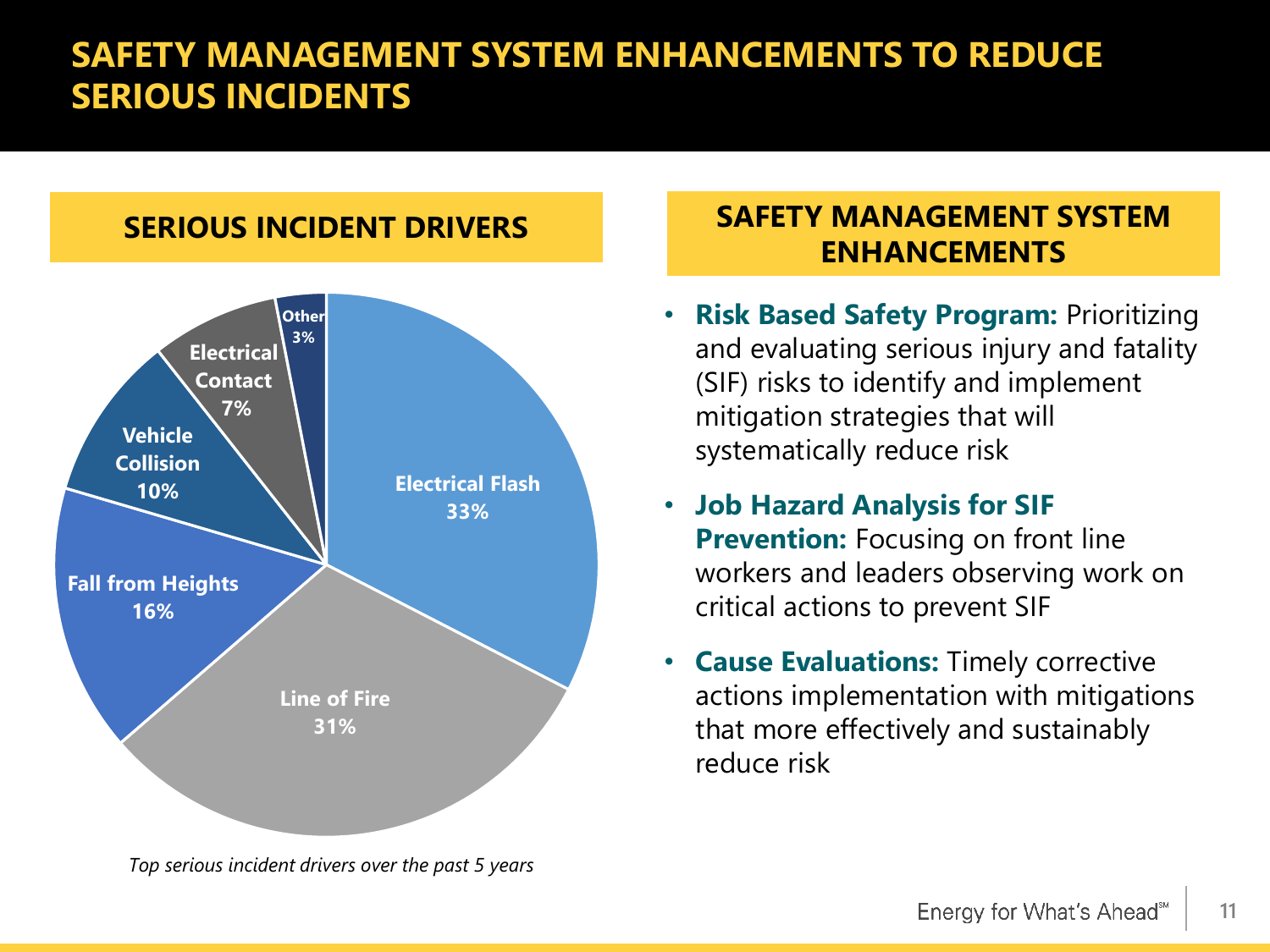### **ENHANCING OUR CONTRACTOR MANAGEMENT SYSTEM TO IMPROVE PERFORMANCE**

## **CONTRACTOR SAFETY**

#### **Significantly Increased Work Volume**

• Extended work hours contribute to stress and fatigue, further compounded by COVID

#### **Resource Limitations**

- Transient workforce with disparate levels of qualifications and high turnover
- Exacerbated by significant scaling of wildfire mitigation work

#### **Human Performance and Culture**

- Less mature safety cultures
- Lower accountability for consistent adherence to safety rules

#### **PERFORMANCE DRIVERS CONTRACTOR SAFETY PERFORMANCE LEVERS**

#### **Oversight**

- Increasing safety oversight of subcontractors
- Reducing supervisory span of control
- Enhancing performance scorecards

#### **Accountability**

- Managing initial qualifications through ISNetworld<sup>1</sup>
- Establishing performance expectations through comprehensive orientation
- Validating performance through increased observations
- Managing performance through corrective action plans and escalating consequences

#### **Culture and Engagement**

- Leader Safety culture training for high-risk contractors
- Contractor Safety Forums drive best practice sharing
- Fostering learning through sharing trends across utilities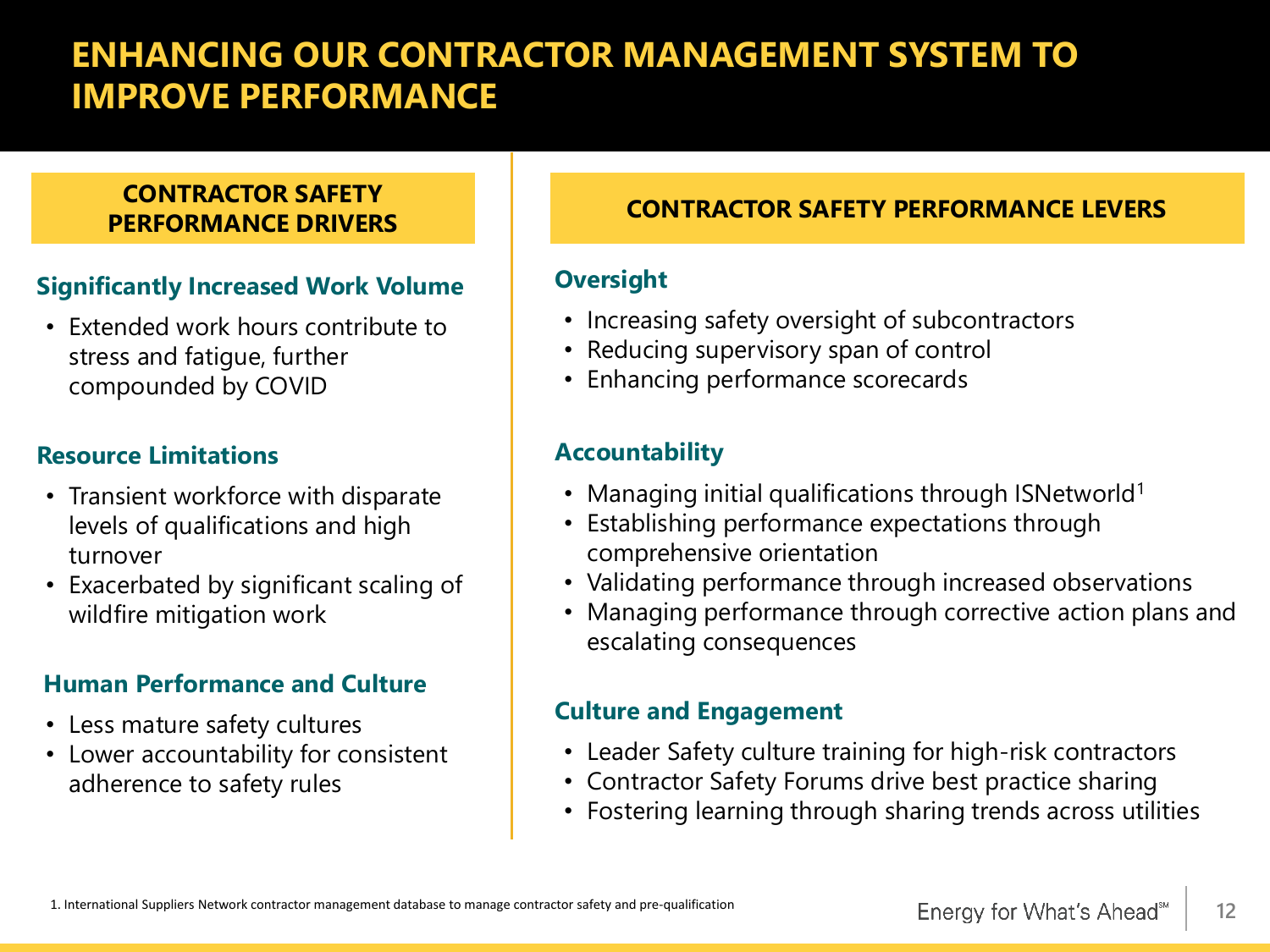### **SCE'S 2020 SAFETY CULTURE ASSESSMENT INDICATES PROGRESS**

#### **Safety Culture Improvement Efforts**

- Trained all leaders and employees in cognitive behavioral safety culture training
- Deployed leader safety ownership playbook to sustain safety culture training concepts
- Developed leader safety plans in enterprise-wide safety planning workshops
- Implemented cultural tools for leaders to sustain a psychologically safe and inclusive environment

#### **Improvements in Safety Leadership and Psychological Safety**

- 78% of employees indicate our safety culture has improved and 75% share they have seen improvement in safety leadership
- 91% agreed that they "feel comfortable talking about safety concerns with their direct supervisors"

#### **Opportunities in leader ownership and employee wellness**

- While people agree more that their immediate supervision is committed to safety, there are still opportunities to improve leader safety ownership
- Production pressure, stress, and fatigue identified as challenges